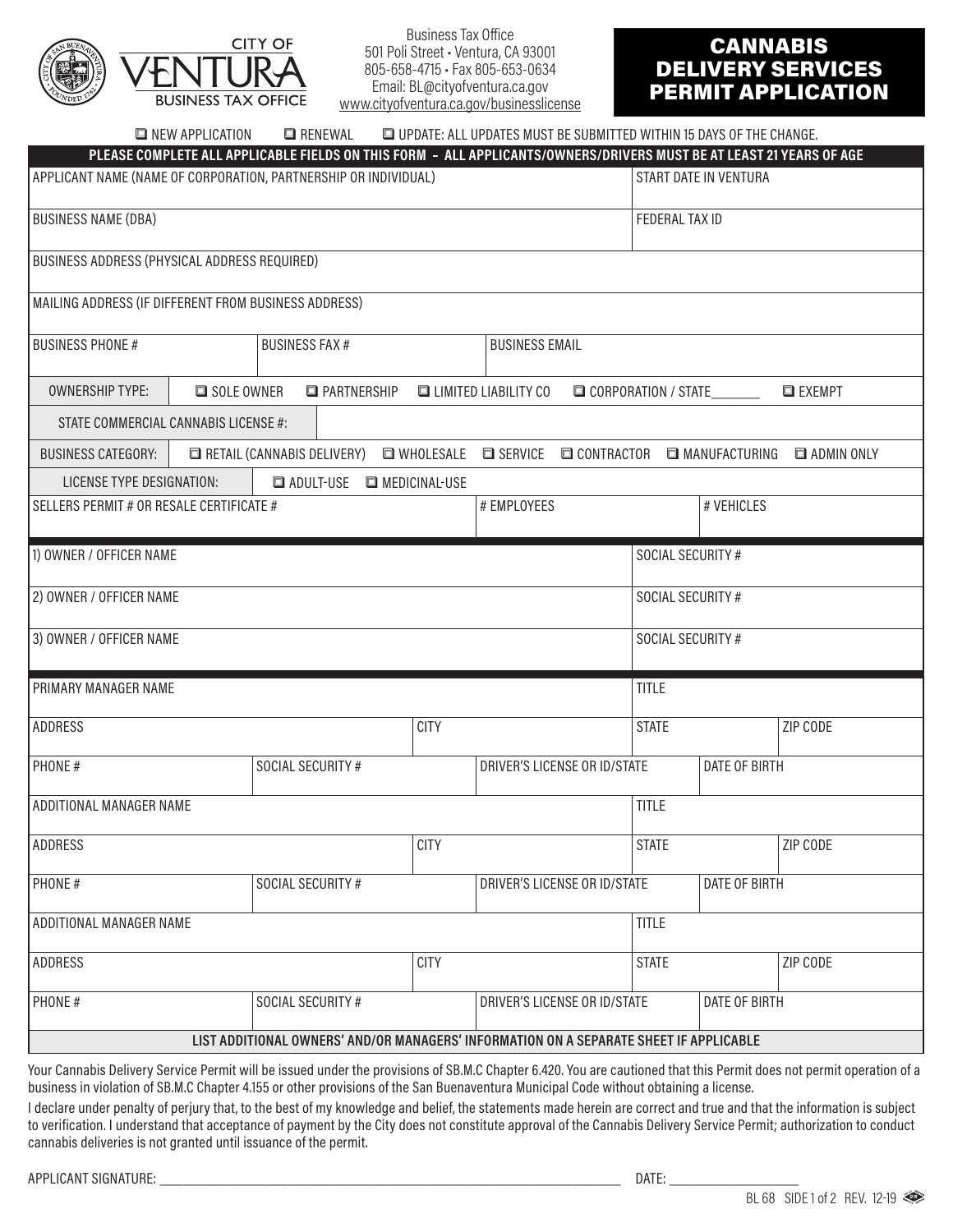| <b>VEHICLE(S) INFORMATION</b>                                             |              |             |       |                   |                      |  |
|---------------------------------------------------------------------------|--------------|-------------|-------|-------------------|----------------------|--|
| <b>MAKE</b>                                                               | <b>MODEL</b> | <b>YEAR</b> | COLOR | <b>VIN NUMBER</b> | LICENSE PLATE NUMBER |  |
|                                                                           |              |             |       |                   |                      |  |
|                                                                           |              |             |       |                   |                      |  |
|                                                                           |              |             |       |                   |                      |  |
|                                                                           |              |             |       |                   |                      |  |
| LIST ADDITIONAL VEHICLE(S) INFORMATION ON A SEPARATE SHEET IF APPLICABLE. |              |             |       |                   |                      |  |
|                                                                           |              |             |       |                   |                      |  |
| <b>DRIVER'S INFORMATION</b>                                               |              |             |       |                   |                      |  |
|                                                                           |              |             |       |                   |                      |  |

| NAME OF EACH DELIVERY DRIVER WHO WORKS FOR YOUR COMPANY                                                                                   | DRIVER'S LICENSE NUMBER | SOCIAL SECURITY # |  |  |
|-------------------------------------------------------------------------------------------------------------------------------------------|-------------------------|-------------------|--|--|
|                                                                                                                                           |                         |                   |  |  |
|                                                                                                                                           |                         |                   |  |  |
|                                                                                                                                           |                         |                   |  |  |
|                                                                                                                                           |                         |                   |  |  |
| LIST ADDITIONAL DRIVER'S INFORMATION ON A SEPARATE SHEET IF APPLICABLE.                                                                   |                         |                   |  |  |
| INSURANCE AND INDEMNIFICATION AGREEMENT                                                                                                   |                         |                   |  |  |
| Insurance Requirements:<br>Permittee shall procure and maintain in full force and effect all of the insurance required by "Attachment A". |                         |                   |  |  |
| Indemnification:<br>As required by S.B.M.C. Section 6.420.180, Permittee shall execute the indemnification agreement in "Attachment B".   |                         |                   |  |  |

#### RESPONSIBILITY ACKNOWLEDGEMENT

I certify under penalty of perjury that the information contained in this application is true and correct; that I shall be responsible for all violations of the laws of the State of California or of the regulations and/or the ordinances of the City of San Buenaventura, whether committed by the permittee or any employee or agent of the permittee, which violations occur in the course of conducting cannabis delivery services whether or not said violations occur within my presence; that failure to comply with S.B.M.C. Chapter 6.420 may result in the suspension or revocation of the City-issued Cannabis Delivery Services Permit; and hereby authorize the City of San Buenaventura, its officers, agents and employees, to conduct an investigation into the truth of the statements set forth in the application and to ensure continual compliance with all applicable provisions of law.

APPLICANT SIGNATURE: \_\_\_\_\_\_\_\_\_\_\_\_\_\_\_\_\_\_\_\_\_\_\_\_\_\_\_\_\_\_\_\_\_\_\_\_\_\_\_\_\_\_\_\_\_\_\_\_\_\_\_ DATE: \_\_\_\_\_\_\_\_\_\_\_\_\_\_\_\_

| <b>FOR OFFICE USE ONLY</b>                                             |            |       |                                                              |  |  |
|------------------------------------------------------------------------|------------|-------|--------------------------------------------------------------|--|--|
| APPROVED                                                               | INCOMPLETE | DATE: |                                                              |  |  |
| $\Box$ BACKGROUND CHECK FOR ALL OWNERS, MANAGERS, AND DRIVERS          |            |       | $\Box$ AUTOMOBILE INSURANCE APPROVED                         |  |  |
| $\Box$ COPY OF VALID STATE LICENSE FOR RETAIL SALE, INCLUDING DELIVERY |            |       | $\Box$ OUTSIDE CITY / WITHIN COUNTY                          |  |  |
| $\Box$ EVIDENCE OF STATE'S SELLERS PERMIT                              |            |       | $\Box$ APPI ICABI F FFFS                                     |  |  |
| $\Box$ PROOF OF OWNERSHIP OR LEASE OF ALL VEHICLES                     |            |       | $\Box$ ADDITIONAL COPIES EA DRIVER                           |  |  |
| $\Box$ AUTOMOBILE INSURANCE SUBMITTED                                  |            |       | $\Box$ EDUCATIONAL MATERIALS PROVIDED WITH LINK TO ORDINANCE |  |  |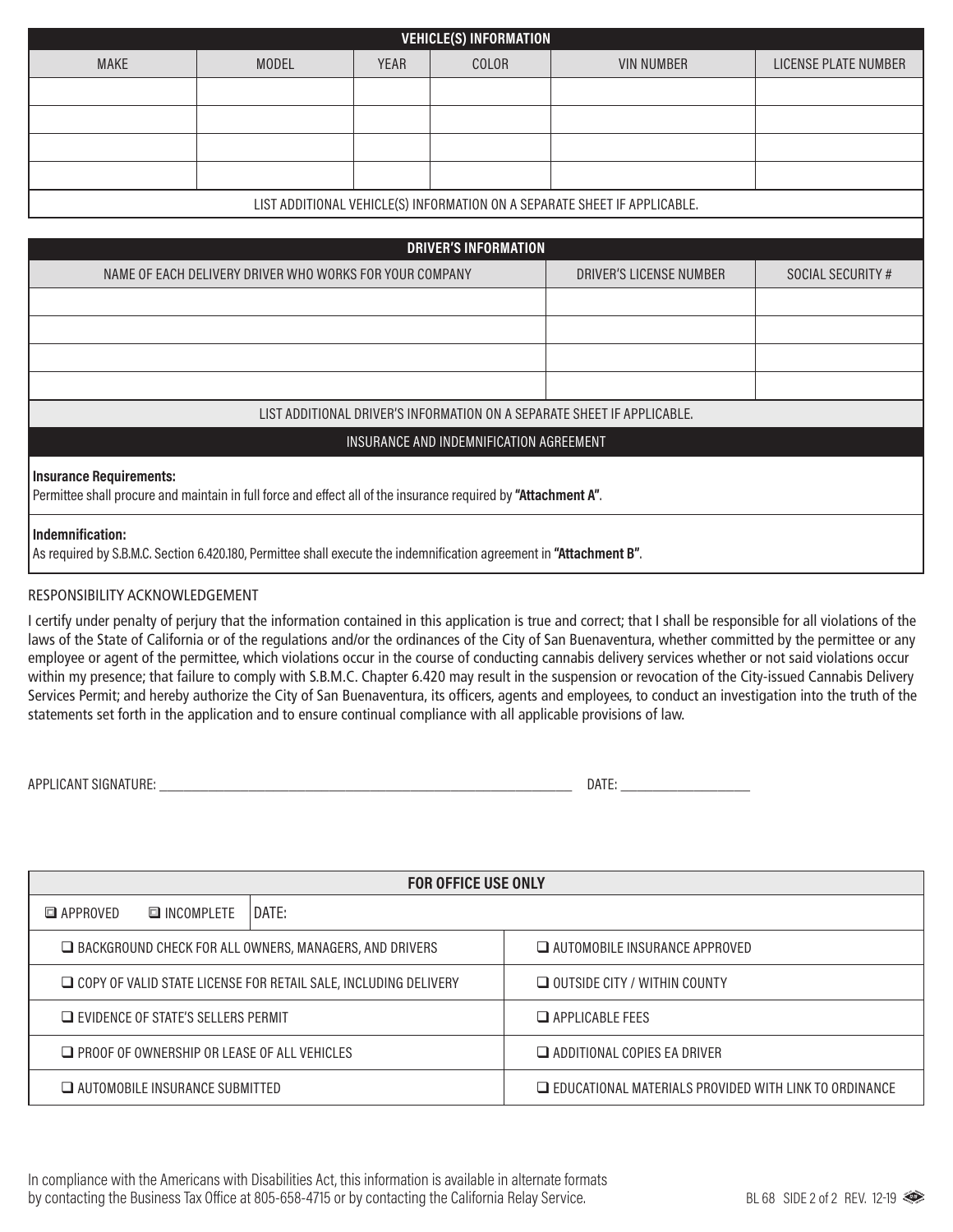## **Attachment A**

### **Insurance Requirements for Cannabis Delivery Drivers**

Prior to Permit approval, Applicant must procure, agree to maintain and supply evidence of insurance at the levels listed and in accordance with the other provisions listed in this document. Applicant shall provide evidence of the insurance required herein, satisfactory to City, consisting of certificate(s) of insurance and any required endorsements evidencing all of the coverages required. Applicant agrees to comply with the following additional requirements with respect to the insurance:

1. Commercial Auto Liability Insurance covering bodily injury and property damage for owned, hired and non-owned vehicles on a per occurrence basis as follows: \$1 million per occurrence and \$2 million annual aggregate policy limits.

If the Applicant is unable to secure Commercial Auto Liability policy, a personal auto policy is acceptable as long as the other requirements listed below are met and the personal auto liability policy is endorsed to cover the activities of a cannabis delivery driver. This endorsement must be submitted with the Certificate of Insurance and other documents listed below. Personal Auto Liability policy limits must be \$1 million for bodily injury per person, \$2 million per accident and \$1 million per accident property damage.

2. An Additional Insured Endorsement, attached to the Commercial Auto Policy naming The City of San Buenaventura, its officers, officials, agents, employees and volunteers as anadditional insured under the Auto Liability policies.

Liability Coverage shall apply on a primary non-contributing basis in relation to any other insurance or self-insurance, primary or excess, available to City or any officer, employee, agent, or volunteer of City.

3. Insurance Policies must be issued by an insurance company licensed to do business in the State of California with an AM Best rating of not less than A:VII.

4. Each insurance policy required above shall provide that coverage shall not be canceled except with 30 days' notice to the City.

5. The Description section of the Certificate must include the following language: The City of San Buenaventura, its officers, officials, agents, employees and volunteers shall be named as anadditional insured under the General Liability and Auto Liability policies. All Liability policies are primary and Non-Contributory. Waiver of Subrogation applies to the Worker's Compensation policy. 30-day notice of cancellation will be provided to the Certificate Holder.

6. A Certificate of Insurance must include the following language in the Certificate Holder section:

City of San Buenaventura, its officers, officials, agents, employees and volunteers P O Box 99

Ventura, CA 93001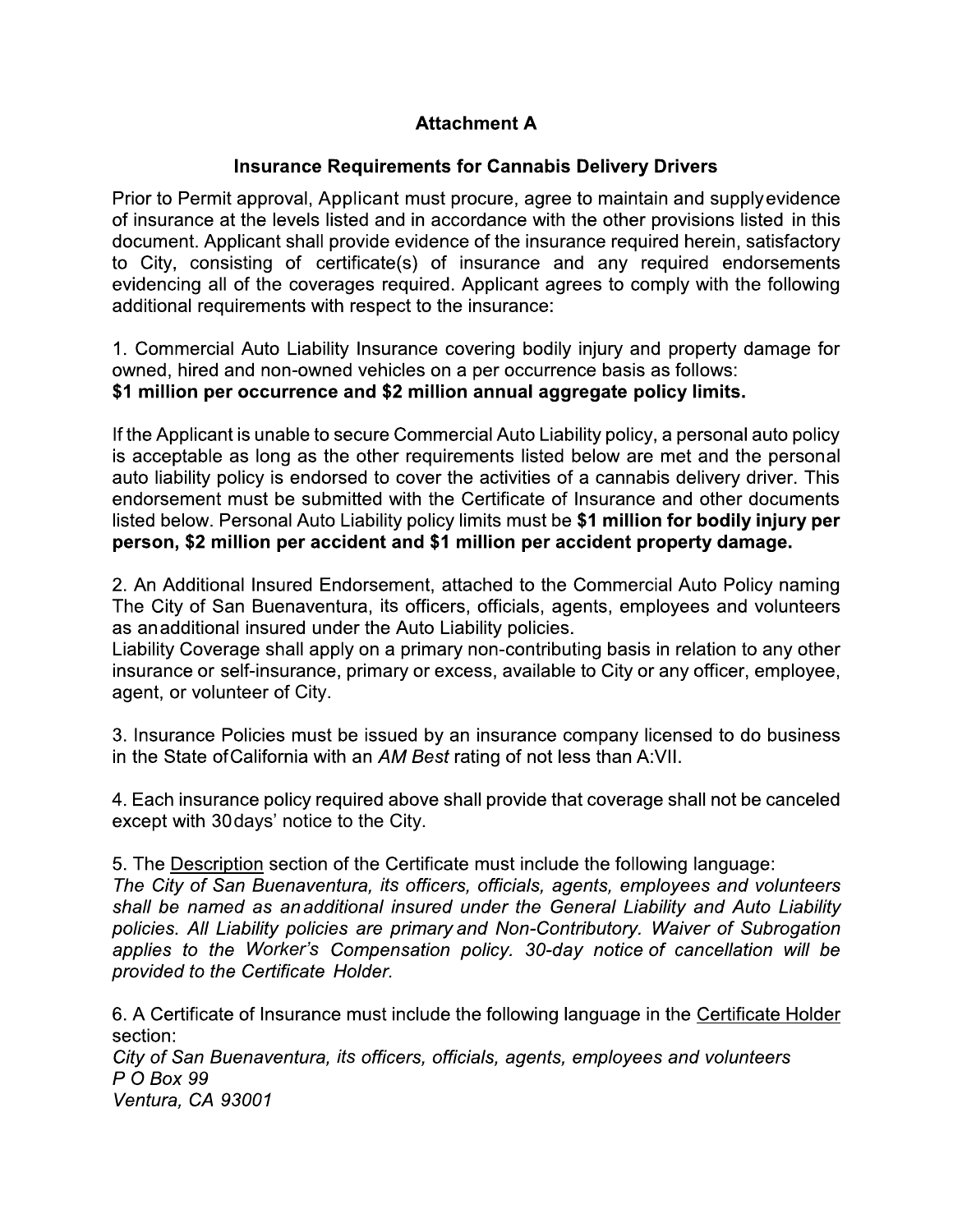7. Applicant will provide proof that policies of insurance required herein expiring during the term of the Permit have been renewed or replaced with other policies providing at least the same coverage. Such proof will be submitted to the City within 10 days of renewal.

8. In the event of any loss that is not insured due to the failure of Applicant to comply with these requirements, Applicant will be personally responsible for any and all losses, claims, suits, damages, defense obligations, and liability of any kind attributed to City, or City's officers, employees, agents, or volunteers as a result of such failure.